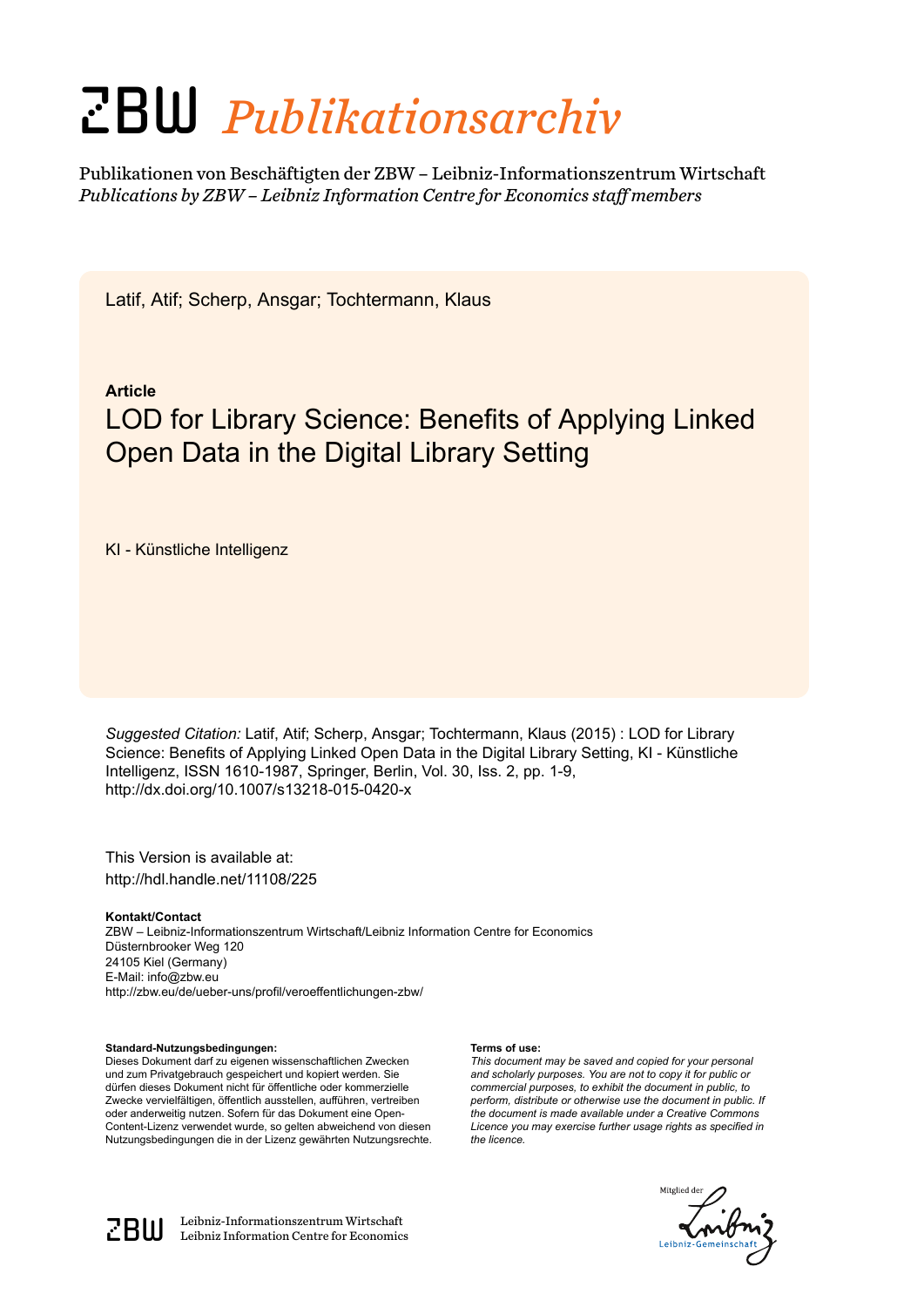### LOD for Library Science: Benefits of Applying Linked Open Data in the Digital Library Setting

Retrospects and Research Topics

Atif Latif · Ansgar Scherp · Klaus Tochtermann

Abstract Linked Open Data (LOD) has gained widespread adoption by large industries as well as non-profit organizations and governmental organizations. One of the early adopters of LOD technologies are libraries. Since the "early years", libraries have been key use case and innovation driver for LOD and significantly contributed to the adoption of semantic technologies. The first part of this paper presents selected success stories of current activities in the Linked Data Library community. In a nutshell, these studies include i) a conceptualization of the Linked Data Value chain, ii) a case study for consumption of Linked Data in a digital journal environment, and iii) an approach to publish metadata on the Semantic Web from an Open Access repository. These stories reveal a strong relationship between LOD in libraries and research topics addressed in traditional fields of computer science such as artificial intelligence, databases, and knowledge discovery. Thus, in the second part of this paper we systematically review the relation of LOD in digital libraries from a computer science perspective. We discuss current LOD research topics such as data integration and schema integration, distributed data management, and others. These challenges have been discussed with computer scientists at a German national database meetup as well as with librarians from ZBW - Leibniz Information Center for Economics and at international librarians meetup.

|  | ZBW - Leibniz Information Center for Economics |  |  |
|--|------------------------------------------------|--|--|
|  |                                                |  |  |

Kiel, Germany

E-mail: a.latif@zbw.eu · a.scherp@zbw.eu · k.tochtermann@zbw.eu

Keywords Digital Libraries · Semantic Web · Linked Open Data

#### 1 Introduction

Digital Libraries are facing up to the challenge of providing access to the huge amounts of data which is hidden, inaccessible, and stored in the data silos since a long period of time. With key developments of web technologies in promoting easy access to heterogeneous data, it is getting more relevant for digital libraries to find optimal ways for the publishing of wall gardened metadata which will subsequently permit library collections to be discovered, linked and accessed by related libraries in a sustainable manner. On the other hand, Linked Open Data [10] provides the best practices in publishing and sharing of information by use of semantic technologies and gives access to a large amount of heterogeneous data which presents exciting opportunities for the application development like: applications on seem-less data integration which in particular aggregate information from multiple data-sources to provide a coherent data view. Interestingly, Linked Data guidelines [1] can help digital libraries to get rid of data silos by publishing their dataset as structured data; and they can bring a lot of value to the libraries. However, for Linked Data to get recognition within library community, it is critical to highlight the Linked Data application value with the help of developed system case studies.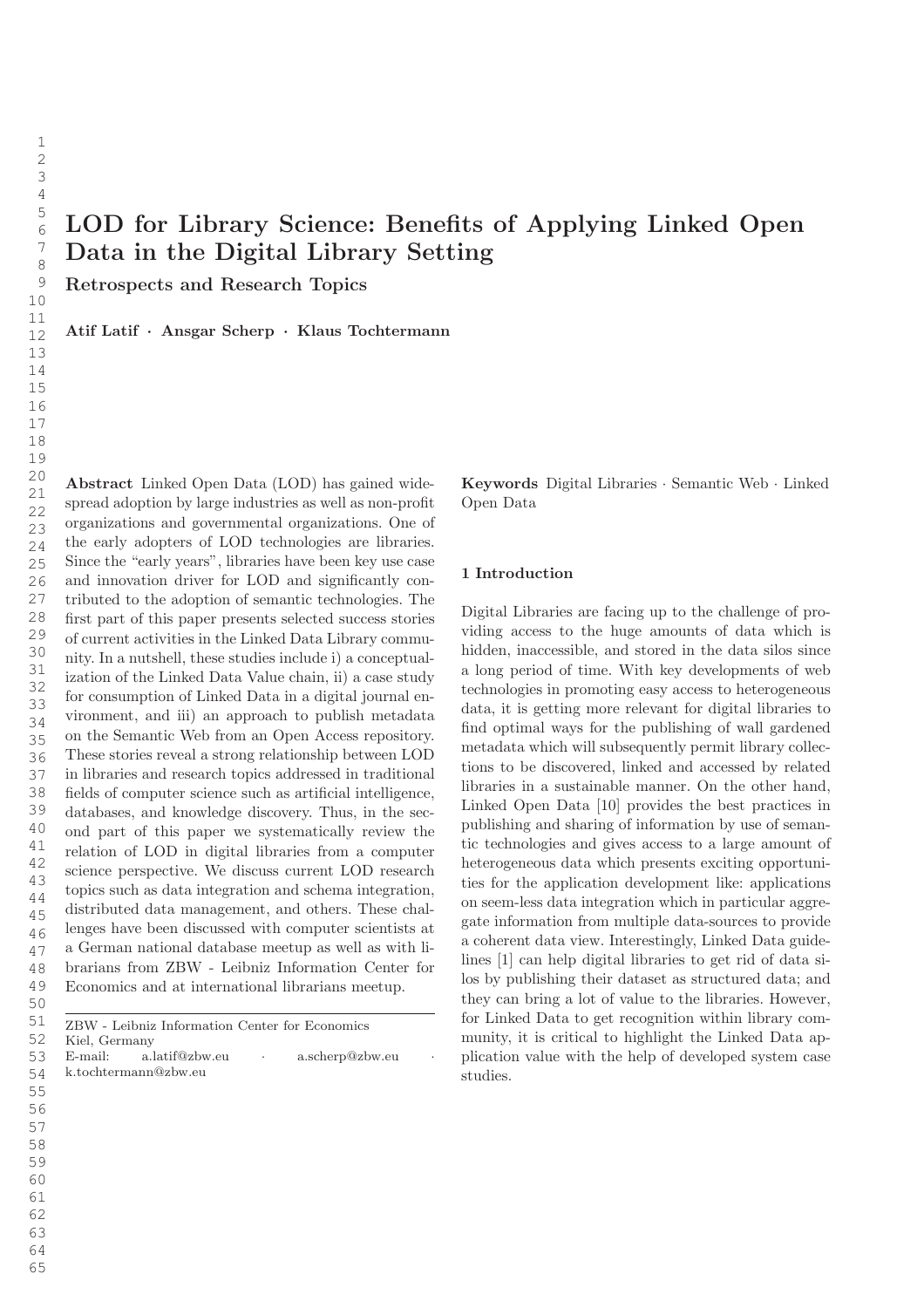In the first part of this paper, we will retrospect on systems and technologies we have developed and applied to put up the strong case of Linked Data usage in the library community. The scientific impact of these systems and technologies has been published in various research conferences and journals. The major work covers the following three success stories which are extensively explained in Section 2 of the paper: (i) We developed a model to identify the implicit actors which are involved in the Linked Data generation process [18]. This work led us to better conceptualize the dynamics within the Linked Data value generation cycle and how it may impact Linked Data uptake at various levels, e. g., organizational and commercial. (ii) In order to understand Linked Data consumption we developed the "Keyword to URI" technique to retrieve the user queried keyword information from the Linked Data cloud<sup>1</sup> by successfully hiding the complexities of semantic querying [15]. (iii) After understanding the basic mechanics of Linked Data and its links to digital libraries, in our third story we describe how we published our open access repository metadata as linked data<sup>2</sup> and started developing systems helping us to connect to other digital libraries [17].

Following the presentation of the three selected success stories, the paper will discuss general research topics where computer scientists, particularly in the traditional fields of artificial intelligence, databases, and knowledge discovery, can contribute to library sciences. We identify six research topics that surprisingly are well known in the above mentioned fields but where library sciences, in particular in the context of Linked Open Data, brings in a new shed of light and poses interesting research challenges. The research topics are put into the context of the three success stories. In addition, they have been discussed in large groups of researchers and practitioners, both within the computer science community as well as the library science community.

The remainder of the paper is structured as follows: In Section 2, we present the success stories and explain how these studies are related to digital libraries and what are their contributions. Section 3 describes in detail the general research topics which arise when dealing with LOD in digital libraries. We stress how these challenges of LOD in digital libraries overlap with research

topics in traditional computer science fields, before we conclude the paper.

#### 2 Success Stories

In this section, we present the success stories of LOD in digital libraries in detail. In general, these stories will depict the varying needs of digital libraries with respect to information supply and will summarize how maturation of Linked Data technologies and systems have happened to counter these needs. Moreover, with the help of established system case studies, this section will also categorically highlight the major benefits which digital libraries can harness by applying the Linked Data technologies.

#### 2.1 Linked Data Value Chain

Since its inception, the Linked Data project has been facilitating the transformation of publicly available Open Data to Linked Data. Still by now the vast majority of data is being generated by research communities and commercial uptake of Linked Data is catching up. From a corporate and business perspective it is very important to conceptualize the Linked Data generation cycle. We introduce the Linked Data Value Chain as a lightweight model for business engineers to support the conceptualization of successful business cases [18]. Thereby, we identified three main concepts as illustrated in Figure 1: Different Entities acting in different roles (i. e., Raw Data Provider, Linked Data Provider, Linked Data Application Provider and End Users), both consuming and providing different Types of Data (i. e., Raw Data, Linked Data, and Human Readable Data).

We established that the assignment of roles to these entities, the combination and involvement of roles, the data selected as well as the data transformation process may hold inherent risks. Moreover, we proposed two main areas where pitfalls may arise and grouped them into Role-Related Pitfalls and Data-Related Pitfalls. In a nutshell, Role-Related Pitfalls are either related to individual roles or to the interaction of different roles, e. g., usage rights, privacy policies, data availability, and role incentives. Whereas Data-Related Pitfalls are either related to the data itself or the data transformation process, e. g., data quality and trust, data

<sup>1</sup> http://lod-cloud.net/

<sup>2</sup> http://linkeddata.econstor.eu/beta/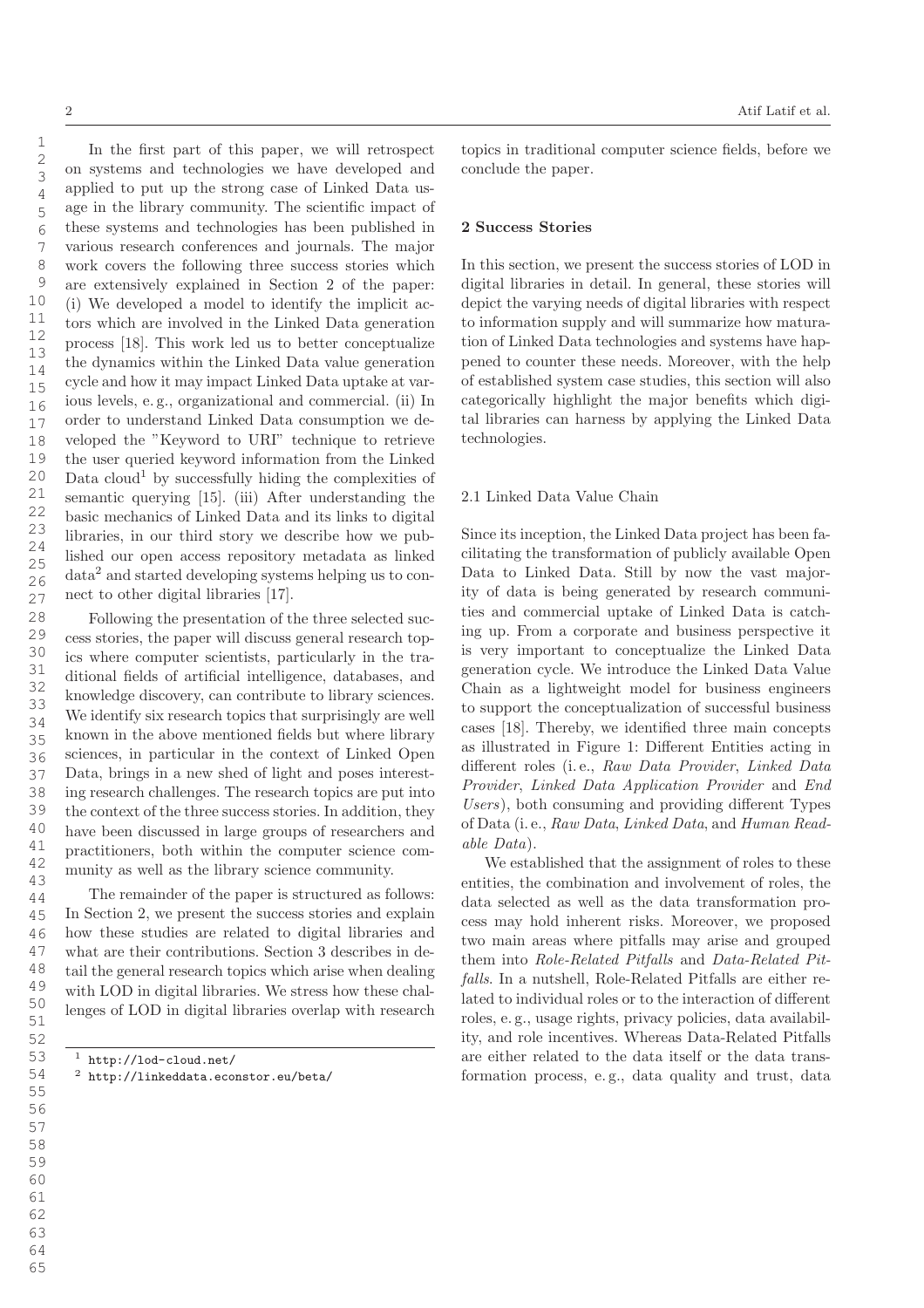

Fig. 1 Linked Data Value Chain (adopted from [18])

provenance, transparent data transformation and interlinking.

For demonstration purpose, we applied the Linked Data Value Chain to an existing business case from the BBC<sup>3</sup> (a pioneer adopting to Linked Data technologies) and highlighted the potential pitfalls along the way. Overall, the Linked Data Value Chain helped to identify and categorize potential pitfalls which have to be considered by business engineers and furthermore, has led us in establishing the ways to a clear understanding of the complete Linked Data generation cycle. This model is easily mappable to other disciplines, e. g., digital libraries, life sciences, and media. It will help in better planning for Linked Data publishing along with clear indication of potential research challenges which may arise during data conversion and data interlinking as covered in Section 3.

#### 2.2 Author Profiles

This study was conducted to highlight the added value which can be drawn by consuming Linked Data for a real world application, i. e., a profiling systems in digital journal environment. In this study, we pointed out the challenges of author name recognition and disambiguation, which we faced during processing of person related information [15]. A profiling system tends to find information about persons on some individual particulars i.e. expertise, influence in social media, and the number of publications. For instance, a well connected digital journal can play a vital role in creating opportunities for collaborations between organizations,

institutions, and persons. However, finding correct information about authors (author profiles) is crucial to increase the overall visibility, efficiency, and unprecedented success of a digital journal.

Building on the LOD initiative, we have developed a proof of concept application CAF-SIAL (Concept Aggregation Framework for Structuring Informational Aspects of Linked Open Data)<sup>4</sup>. It can discover and present informational aspects of persons from Linked Data. CAF-SIAL identifies a person's relevant information from  $DB<sub>p</sub>edia<sup>5</sup>$  by employing a set of heuristics, which is extracted by applying a "Keyword to URI" technique [16]. This extracted information is further filtered and integrated with the help of a Concept Aggregation Framework [19] which subsequently is presented as a profile.

To showcase the application utility in the library setting, it was further extended to establish the links between authors of the digital journal with relevant semantic resources from LOD, i.e., DBpedia and DBLP<sup>6</sup>. The underlying approach of this application was able to identify, disambiguate, retrieve and structure relevant information about an author from these data sets. As a final output, the system constructed a comprehensive aspect-oriented author's profile and was helpful in giving insights of authors biography (personal and professional information) and lists his published works. This system was further implemented and integrated with the "Links into Future" feature of the Journal of Universal Computer Science (J.UCS)<sup>7</sup> . For instance, the profile of an author Gio Wiederhold who has published a paper in J.UCS can be viewed by following this link: http://goo.gl/tJFtgI.

From our point of view these kinds of systems can be easily re-produced in the broader scholarly communication domain, i. e., open access repositories and subject portals. Moreover, the corpus of search can be further extended to integrated authority files like the Integrated Authority File of the German National Library (GND)<sup>8</sup> and Virtual International Authority File  $(VIAF)^9$  for more and complete results. In general, authority files comprise controlled keywords and descriptors, which are assigned to a publication during the cataloging process. It's goal is to further simplifying

<sup>3</sup> http://bbc.co.uk

<sup>4</sup> http://cafsial.lod-mania.com

<sup>5</sup> http://www.dbpedia.org/

 $6$  http://dblp.13s.de/d2r/

<sup>7</sup> http://www.jucs.org/

<sup>8</sup> http://www.dnb.de/EN/gnd

 $9$  https://viaf.org/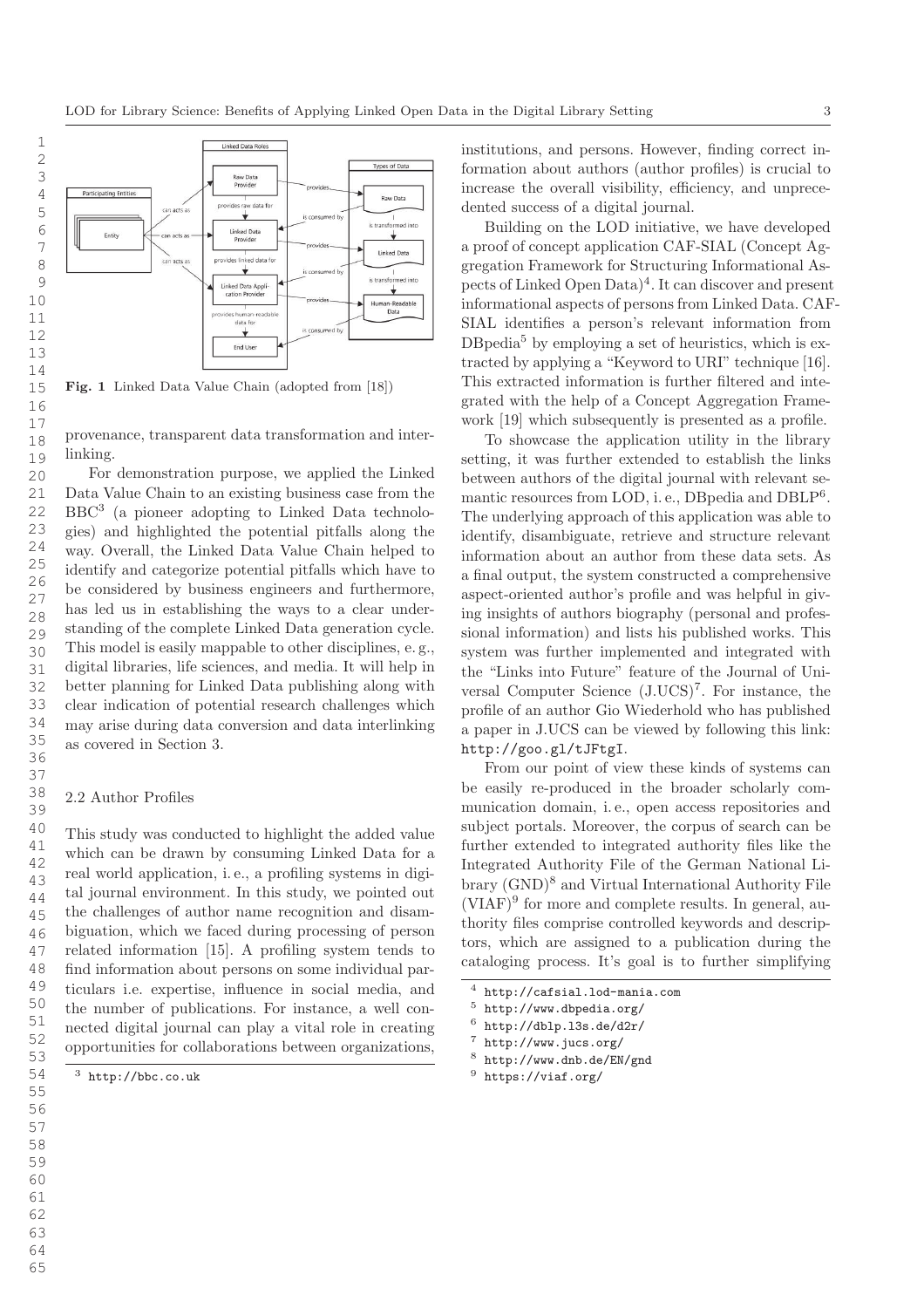1

#### 2.3 Linked Data Publishing - EconStor

In last few years, Open Access repositories have contributed heavily towards the success of Open Data and have become one of the most prominent types of library applications. These repositories are systems for collecting, publishing, disseminating, and archiving digital scientific content. With respect to Open Access publishing, repositories nowadays serve as platforms for acquiring and disseminating scientific content, which before had been almost exclusively released by commercial publishers. Citing the importance of Open Access repositories to today's digital libraries and to provide metadata of scientific working papers from the repository in a machine readable fashion, we published our Open Access repository EconStor<sup>10</sup> as Linked Data [17]. EconStor is the Open Access server of ZBW - the German National Library of Economics and provides a platform for publishing working papers in economics. EconStor currently provides access to working papers from approximately 100 institutions as well as full text access to more than 80,000 full text papers.

In this study, we provided both conceptual and practical insight into the process of converting a legacy relational dataset to machine understandable semantic statements, a.k.a. 'triplification', and provided an overview of the D2RQ framework<sup>11</sup> that can be used for this purpose. Publishing of EconStor repository data as Linked Data is illustrated with with help of the system architecture as depicted in Figure 2. In a first step, repository data as a relational database was acquired. In a second step, major resources within the repository, i. e., communities, collections, and items (publications and authors) were mapped into a D2R Server mapping file by re-using popular vocabularies, i.e., Dublin Core  $(DC)^{12}$ , Friend of a Friend  $(FOAF)^{13}$ , and Semantic Web Conference Ontology  $(SWC)^{14}$ . In the last step, repository data was transformed by using the D2R

- <sup>12</sup> http://purl.org/dc/terms/
- <sup>13</sup> http://xmlns.com/foaf/0.1/
- <sup>14</sup> http://data.semanticweb.org/ns/swc/ontology#



Fig. 2 System Architecture of EconStor Publishing as Linked Data (adopted from [17])

Server and made available as Linked Data along with a SPARQL endpoint for querying<sup>15</sup>.

One important outcome of this effort was that a repository's content can be straightforwardly published as Linked Open Data. Another result was the ability to link to valuable external datasets which enabled a repository's data to become more contextualized and 'meaningful'. Below, we discuss the envisioned goals which we have achieved after publishing the EconStor Open Access repository as Linked Data<sup>16</sup>:

- Published scientific working papers into the Semantic Web and thereby supported the publishing process and dissemination of current research results in Economics.
- Successfully opened up content from typical repository systems like DSpace for the Semantic Web and integrated it into the mainstream of Linked Data by data publishing.
- Created new possibilities for querying distributed research information over the EconStor dataset in form of SPARQL queries. For example, a query can be "Show me all articles on 'Financial Crisis', which have been published by European research institutes after 2012".
- The publishing of EconStor as Linked Data has created the potential for the development of mashup applications which can curate data from different relevant Linked Data stores.

From both practical and software engineering points of view, this study describes an approach towards pub-

<sup>10</sup> http://econstor.eu

 $11$  http://d2rq.org/

<sup>15</sup> http://linkeddata.econstor.eu/beta/snorql/

 $^{16}\,$ http://linkeddata.econstor.eu/beta/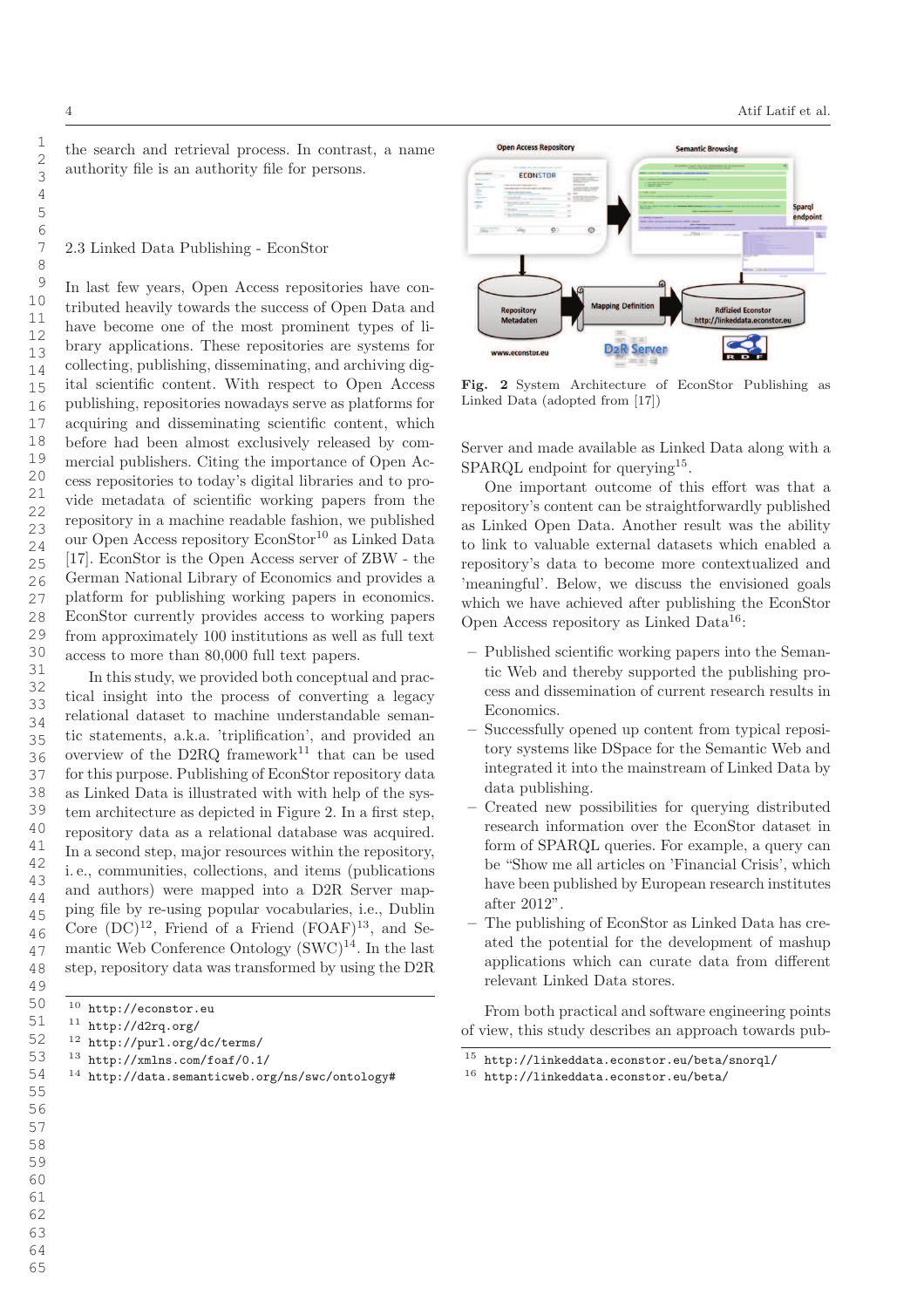lishing a repository's content as Linked Open Data. This can be of great interest to librarians, repository managers, and software developers who work for libraries.

#### 3 Research Topics of LOD in Library Sciences

Motivated by the success stories of Linked Open Data in library sciences documented above, the authors set back and thought about what are the general research topics for computer science when dealing with LOD in digital libraries. Following the Linked Data value data chain described in Section 2.1, there emerged six research topics for LOD in library sciences. Interestingly, all these topics refer to challenges in traditional areas of computer science such as artificial intelligence, databases, and knowledge discovery.

In summary, the six research questions are: First, regarding the conversion of "raw" data such as semistructured metadata of scientific publications (author names, titles, publishers provided as strings), we consider the research topic of Entity Resolution. This topic was addressed, e. g., by the success story of author profiles described in Section 2.2. Second, related with entity resolution is the topic of Schema Matching. Third, regarding the enhancement of content, we find the topic of Automated Indexing. Unlike indexing in the database community, the topic of automated indexing in this context refers to the machine learning task of multilabel classification such as assigning a set of descriptors obtained from a thesaurus to a scientific publication. Fourth, while predominantly the task of automated indexing in library sciences is applied to text content, e. g., PDF documents, it is increasingly also important to automatically Indexing Non-textual Content such as social media and audio-visual material. Fifth, referring to the phase of consumption in the Linked Data value data chain outlined in Section 2.1, we find the challenges of Distributed Data Management that targets to retrieve and aggregate different information such as bibliographic records from various data sources. Finally, when merging data from different sources, such as query results but also results from automated indexing services, it is essential to track the provenance of the data to show the users where certain information comes from and to demonstrate its trustworthiness.

This list of research topics was discussed with the computer science community in form of an invited talk

at a meet-up of the German database community<sup>17</sup>. In addition, the topics were also discussed in a 90 minutes session with about 50 domain experts in the broader context of library sciences during an interactive presentation at ZBW in August 2014. Finally, the topics were also presented and discussed in a talk at the 104th German National library meetup on May 26th, 2015.<sup>18</sup> Below, we briefly describe and discuss the nature of the different research topics along the structure outlined above. In particular, we highlight the role of Linked Open Data that brings in a new shed of light and poses interesting research questions to computer science.

#### 3.1 Entity Resolution

Entity resolution refers to the problem of identifying whether two resources of Linked Open Data refer to the same real world entity. This is a challenging task, as the resources do not have any identity of their own but the semantics is only defined by considering the properties that are used to describe and connect the resources [7]. One approach to deal with the problem is manual alignment as it is conducted in the Linked Open Data project of the German National Library<sup>19</sup>. The Integrated Authority File of the German National Library contains among others information about the authors that published in Germany and is connected with DBpedia and others. Here, the challenge is to discriminate famous authors like the former German chancellor Helmut Kohl (available through: http://d-nb.info/gnd/ 118564595) from his namesake who also publishes.

However, manual alignment is very expensive and not possible when merging large datasets. For example, in the context of library sciences there are data sources providing information about persons of sizes ranging from 364, 000 in DBpedia, 1, 797, 911 in the German National Library Authority File, 3, 800, 000 in the Library of Congress, and 10 million in the Virtual International Authority File<sup>20</sup> (VIAF) [23]. VIAF combines multiple name authority files of different national libraries. However, a particular problem here is that en-

 $^{17}$  "Databases meets LOD", Frühjahrstreffen der GI Fachgruppe Datenbanken, March 20-21, 2014, Brunswick, Germany. URL: http://www.ifis.cs.tu-bs.de/node/2911 <sup>18</sup> 104. Bibliothekartag, May 26-29, 2015, Nuremberg, Germany, URL: http://www.bibliothekartag2015.de/

<sup>19</sup> http://www.d-nb.de/

 $^{20}$  https://viaf.org/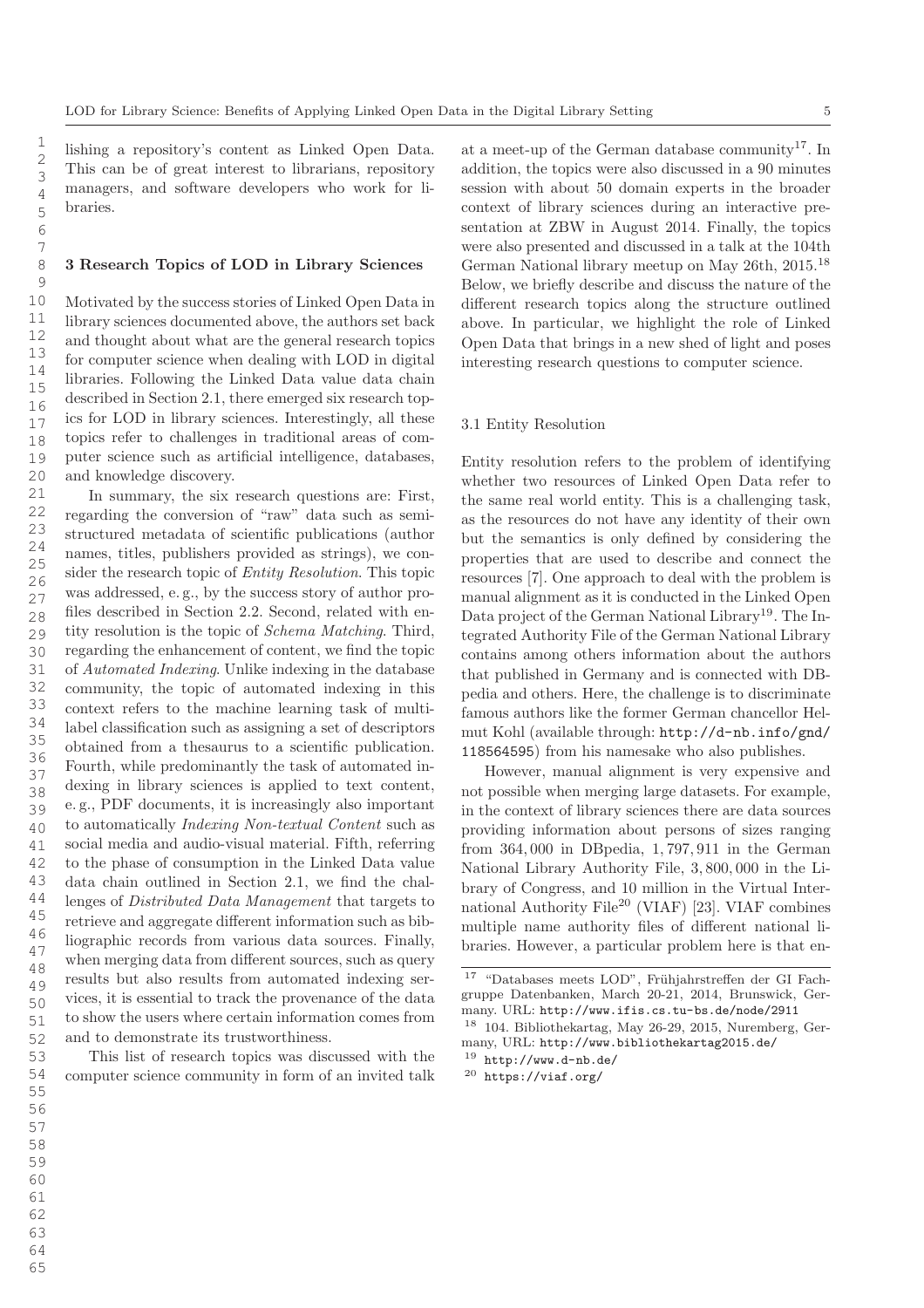tity resolution over name, co-authors, title, and venue is often not sufficient [11].

3.2 Schema Matching

Ontology matching [3] or more general schema matching [26] is similar to the challenge of entity resolution and refers to the question of data integration. The goal of Linked Open Data is to define and publish vocabularies that become self-descriptive by referring to definitions of concepts and properties of other existing vocabularies. However, the integration of different vocabularies and thus the data they describe is far from trivial, even for databases with similar schemata [26]. For example, the property foaf:name of the famous Friendof-a-Friend (FOAF) vocabulary<sup>21</sup> is quite similar to vcard:family-name of the vCard ontology<sup>22</sup>. However, the foaf:name property is more general and can take more than just the surname as in the case of the vcard: family-name property.

While schema integration is desired to improve library services, at the same time the library science community demands a very high quality in schema matching. As a consequence, different works on schema matching in library science have been carried out in the past by manually aligning thesauri. For example, ZBW's thesaurus for economics  $STW^{23}$  is aligned with other thesauri such as  $The Soz^{24}$  in social sciences where a couple of thousand manually created mappings were build in 2004 to 2005. For describing the mappings, the relations between keywords are typically represented using the Simple Knowledge Organisation System<sup>25</sup> (SKOS) vocabulary. For example, related keywords are expressed using skos:related.

Due to the size of the thesauri of usually a couple of thousand or even ten-thousand descriptors plus corresponding synonyms, automated approaches for schema matching are needed. Thus, since 2012 there is a Library Track on ontology matching in the Ontology Alignment Evaluation Initiative<sup>26</sup> (OAEI). The OAEI aims to compare different schema matching techniques and 40 41 42 43 44 45 46 47 48

to establish a consensus regarding the evaluation of methods for ontology matching.

#### 3.3 Distributed Data Management

Particular characteristics of Linked Open Data is its highly distributed fashion of publishing and interlinking data on the web. The VIAF is a good example where a couple dozen international organisations collaborate in building a distributed network of library resources, not only traditional records (i. e., publications) but also persons and organisations. A central data storage and search over this data is neither a desired nor a feasible solution. To access the data published in such a highly distributed fashion, technologies for federated querying are needed and index-structures that store information about which data is provided by which source.

In the past, the Semantic Web community has developed various different techniques for distributed querying of Linked Open Data [4, 9,8] as well as streamprocessing of Linked Open Data for providing a lookup service what data is provided by which source  $[14, 5]$ . However, so far it is not clear which approach is the most appropriate for accessing the distributed data, e. g., a distributed set of (SPARQL-based) endpoints [4] vs. traversal-based querying of Linked Open Data [9].

In addition, one needs to think about ranking of results in order to accommodate the user expectations when using library search services. Like in web search, users of library search services consider the first hits implicitly more important and relevant than others. To address this challenge, the DFG project  $LibRank^{27}$  at ZBW investigates the integration of journal rankings in the computation of the search result order.

#### 3.4 Automated Indexing

In contrast to the notion of indexing in the database community, indexing in library sciences refers to the task of selecting multiple labels for the classification of documents such as scientific publications. One approach for indexing is the manual labeling of scientific publications that has been conducted by library scientists of ZBW for more than 1.6 million economic documents in the past using the STW. On average, each

<sup>21</sup> http://xmlns.com/foaf/spec/ 49 50

<sup>22</sup> http://www.w3.org/TR/vcard-rdf/ 51

<sup>23</sup> http://zbw.eu/stw/versions/latest/about <sup>24</sup> http://lod.gesis.org/pubby/page/thesoz/ 52

<sup>25</sup> http://www.w3.org/2004/02/skos/ 53

<sup>26</sup> http://oaei.ontologymatching.org/

<sup>54</sup> 55

<sup>27</sup> http://www.librank.info/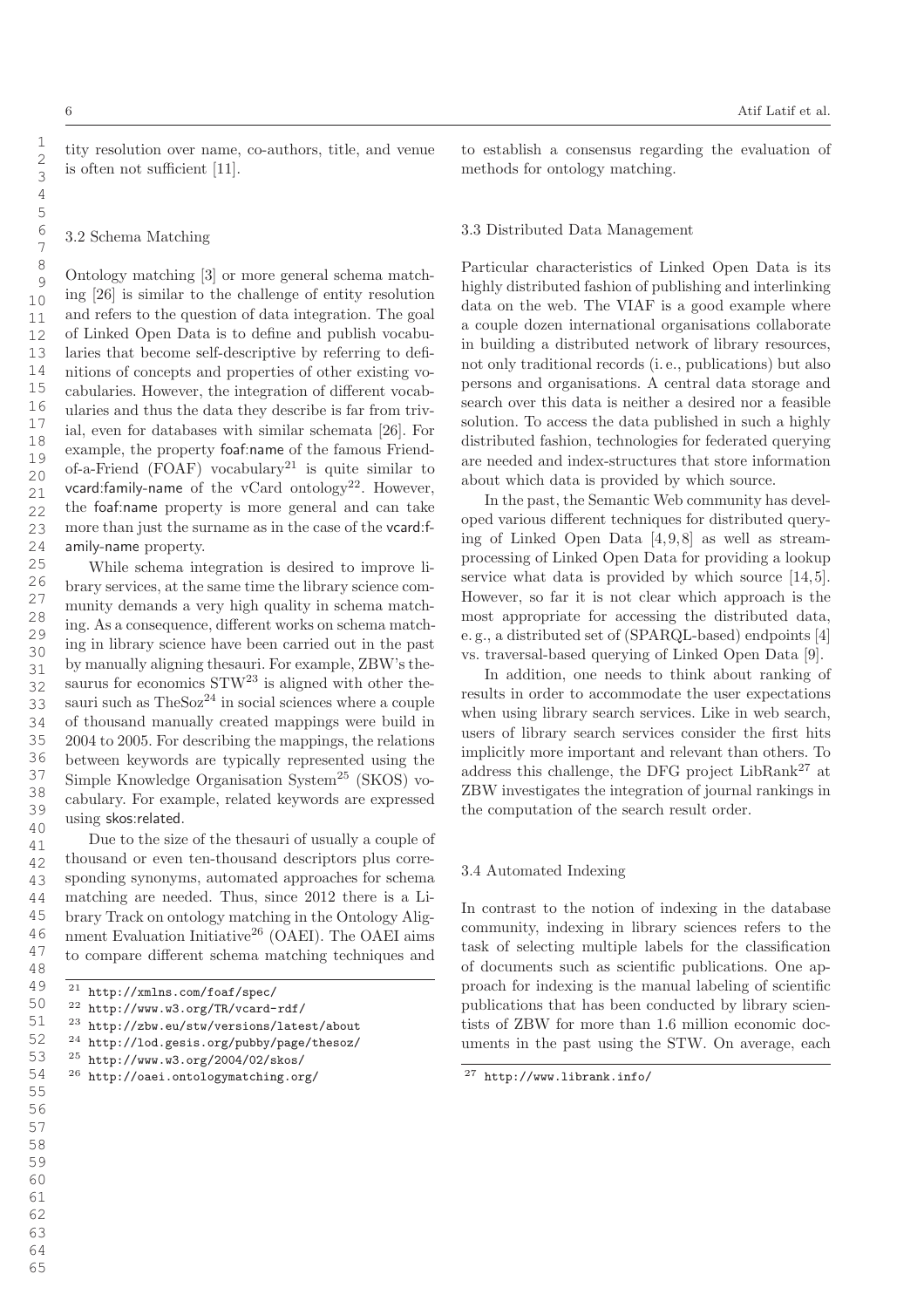of the 1.6 million scientific publications has been annotated with five STW descriptors. Another example is the publication server EconStor (see Section 2.3), which performs auto-completions on author keywords regarding STW and other thesauri. Here, the author confirms a keyword by selecting a suggested STW term, i. e., the keyword is matched with the semantic concept. A particular challenge here is the quality of the provided annotations, which is, unlike the annotations by library scientists, of lower quality and does not necessarily refers to a semantic concept from the STW.

In addition, the tremendously increasing amount of electronically delivered publications per year (compared to print publications which remains stable) at the German National Library shows that automated approaches for indexing literature are needed [21]. In the past, automated approaches for the classification of PDFs have been developed. For example, the PETRUS project at the German National Library uses Support Vector Machines to classify documents along 100 classes (so called "Sachgruppen"). However, the automated indexing of scientific literature has already been investigated by libraries since a long time ago. For example, the DFG-funded project GERHARD in the nineties investigated methods for automatically indexing scientific Web content.

About 1 million documents were crawled and automatically indexed using about 10.000 hierarchically organized concepts from the Universal Decimal Classification (UDC) [22] system. The indexing was performed using the UDC in three language (German, English, French). The infrastructure was a single server machine using the Oracle relational database management system with full-text indices ConText (today: Oracle Text). At the time being, the GERHARD project of course neither use Semantic Web technologies nor refer to data published on the web for the annotations. Despite these early developments, the automated indexing of scientific literature remains a very active research field until today.

A promising work towards the automated indexing of scientific documents using Linked Open Data is developed in a recent ZBW project for multi-labeling scientific documents using the STW. It uses the kNN classifier in combination with entity detection and the HITS algorithm [13] for assessing the importance of STW concepts for a specific document [6]. Experiments over a large corpus of about 62, 000 open access documents from ZBW's EconBiz<sup>28</sup> literature search portal showed an average recall of .40 (SD:.32) and an average precision of .40 (SD:.32), resulting in a F-measure of .39 (SD:.31). By this, the technique outperforms today's approaches for multi-labeling such as Maui [20] using decision trees (average F-measure of .36 on the same dataset [24]). The solution developed at ZBW is to the best of our knowledge the by far largest experiment for automated indexing carried out. In addition, it has the advantage that is does not require expensive training phases that are required with approaches like Support Vector Machines where samples need to be manually selected in order to train the machine classifier [24].

Please note, although the term "automated indexing" denotes that there is no human in the loop, the above mentioned technique is not designed to be run without human intervention. In fact, the expertise of library scientists is needed to constantly monitor the quality of the automatically suggested descriptors and adapt the thesauri like the STW to reflect new trends and topics. Thus, a particular challenge besides the multi-labeling task itself is the integration and use of the machine learning results in the context of a realworld application and the organizational integration.

#### 3.5 Indexing Non-textual Content

Besides textual content such as scientific publications provided as PDF and websites relevant for being indexed by libraries, there is also a large amount of nontextual content such as social media and audio-visual material. Specific challenges here are the mapping of traditional scientific content with social media but also with research data, which is addressed by ZBW in the EU project  $EEXCESS<sup>29</sup>$ . The idea is to automatically combine structured scientific content (metadata, fulltexts, paragraphs, citations, and others) with informal and hasty content from social media channels in order to link topics, objects (the textual and non-textual resources), and the users. Challenges are entity resolution and indexing over multiple modalities, but also the cross-media retrieval of content.

In order to address the challenge of multimodal retrieval, we developed a novel pipeline for better understanding information graphics that are typically contained in scientific publications. The pipeline allows

<sup>28</sup> http://www.econbiz.de/

<sup>29</sup> http://eexcess.eu/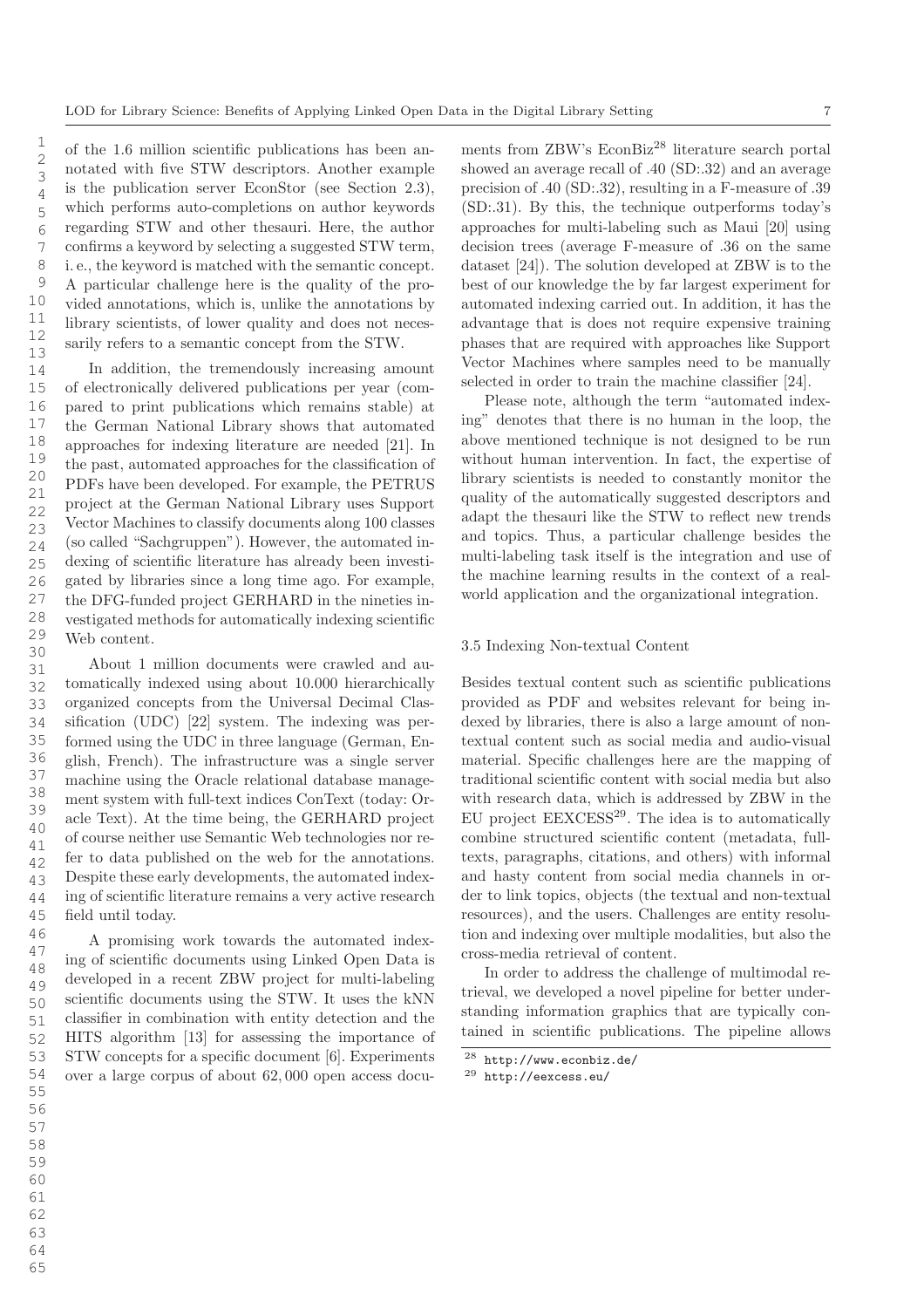for the automated extraction of multi-oriented text elements from information graphics by a novel combination of different methods from data mining and computer vision [2]. This allows for textual search over the information graphics and combining it with the textual content of the scientific publications.

#### 3.6 Data Provenance

The Virtual International Authority File (VIAF) mentioned above aims to facilitate an inter-organizational and cross-border and thus cross-lingual linkage of bibliographic records. The goal is to lower costs and increase utility of library authority files by matching and linking widely-used authority files and making these links available on the Web. However, in such a multi-national setting particular challenges arise:

- How to track data/metadata (re)use?
- How to refer to original data/metadata when library A uses a (part of) record from library B?
- How to assess the trustworthiness of data/metadata incorporated into one's systems?

In order to (partially) address these challenges of provenance, the library sciences community developed in the past sophisticated models for describing library resources. The Functional Requirements for Bibliographic Records  $(FRBR)^{30}$  is a quite powerful model to describe different variants of the same library resource, e. g., different prints and translations of the same book into different languages. Thus, it is not only applicable to books but to any kinds of resources. The concepts of FRBR are incorporated in the new cataloging code Resource Description and Access  $(RDA)^{31}$  to describe any kind of content, including online media. RDA also allows to attach provenance information to the different concepts. The data model of Europeana<sup>32</sup> foresees the attachment of provenance to the metadata, i. e., who created the metadata record, as well as the provenance of the resource itself, e. g., Leonardo da Vinci as painter of Mona Lisa. A standard for describing the provenance of data on the web is the W3C PROV ontology<sup>33</sup>.

However, what is still missing is an approach to reliably verify the provenance of metadata published as

<sup>30</sup> http://www.ifla.org/publications/

```
functional-requirements-for-bibliographic-records
```

```
31 http://www.rda-jsc.org/rda.html
```

```
32 http://www.europeana.eu/portal/
```
<sup>33</sup> http://www.w3.org/TR/prov-o/

Linked Open Data on the web. One very promising first approach to track reuse of metadata is the framework for digitally signing graph data developed by Kasten et al. [12]. It allows to sign arbitrary graph data such as Linked Open Data by attaching a digital signature to it and publishing the data together with the signature on the web. This allows to track the provenance of metadata and build a "network of trust".

In addition, provenance-aware applications are missing that make use of such information. Applications like the semantic search engine Sig.ma [25] were capable of providing support for entity search over Linked Open Data and filtering results based on the provenance. Unfortunately, the project was discontinued. Search engines such as Sig.ma may, proof very valuable in the international setting of searching for relevant (scientific) literature and information (including social media channels) from diverse and distributed sources on the web based on provenance information.

#### 4 Conclusion

Linked Library Data can be seen as innovation driver and libraries as early adopters of Semantic Web technologies. In this paper, we have presented selected success stories of LOD in library sciences. At the same time, we reflected on different topics and challenges that are relevant for computer scientists and that can be well motivated from library sciences.

At ZBW - Leibniz Information Center for Economics, we are addressing these challenges of LOD in library sciences not only from a technological perspective as described by the success stories in Section 2 and the challenges in Section 3, but in an interdisciplinary setting [24]. For example, in the project on automated indexing [6, 2] an interdisciplinary team of domain experts collaborates with computer scientists where new research ideas are discussed and reflected from a practitioners' perspective in order to achieve both highquality research outcomes as well as improved services for ZBW's customers.

Please note, we focused in this article on discussing technological success stories and research topics of LOD in libraries. Out of scope here (but equally important) are data quality management (e. g., for automated indexing), legal aspects of text and data mining, as well as educating data scientists and the job market for LOD in libraries.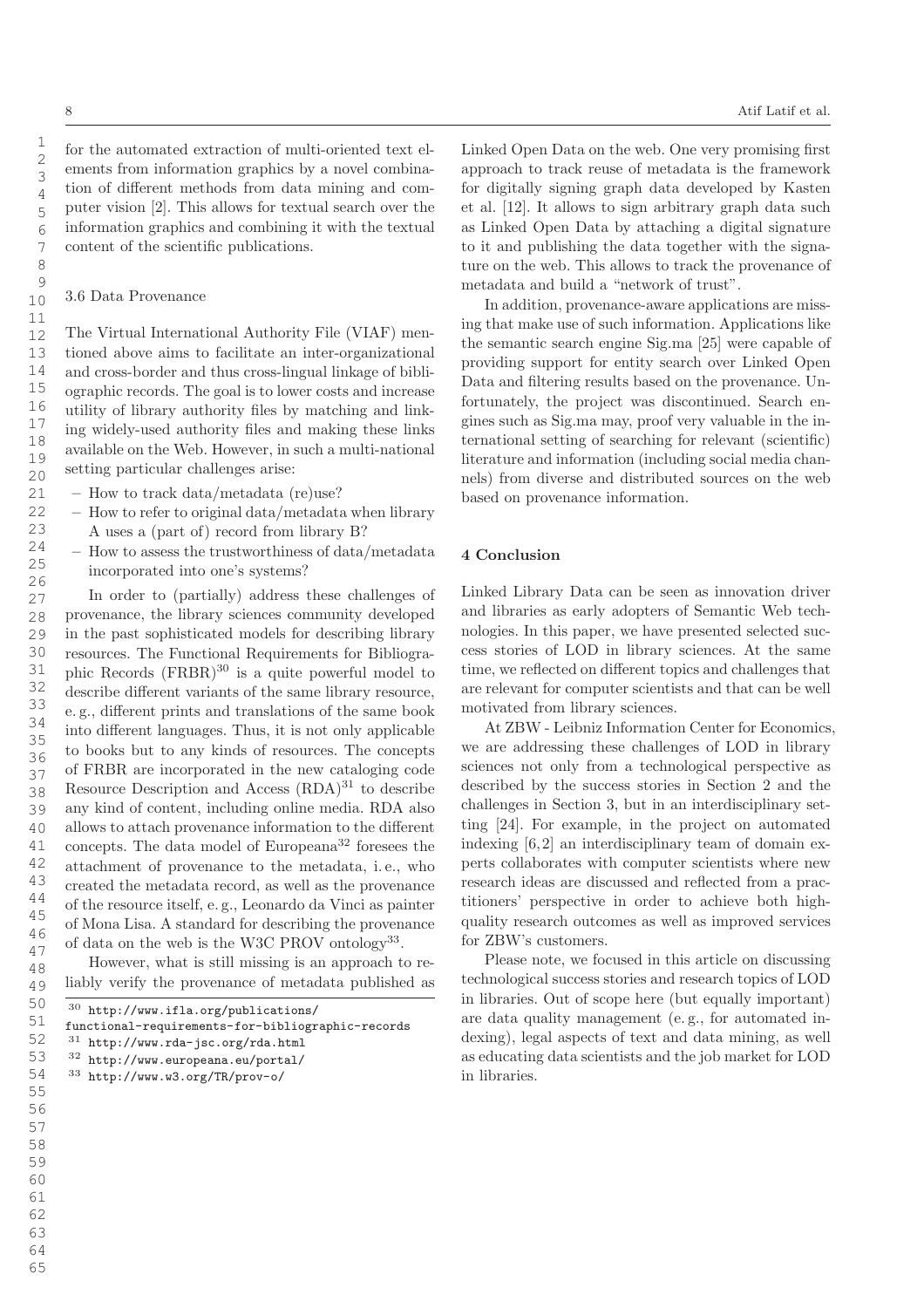#### References

- 1. Berners-Lee, T.: Linked-data design issues. W3C design issue document (2009). Http://www.w3.org/DesignIssue/LinkedData.html
- 2. Böschen, F., Scherp, A.: Multi-oriented text extraction from information graphics. In: Symposium on Document Engineering (DocEng); Lausanne, Schwitzerland. ACM (2015)
- 3. Euzenat, J., Shvaiko, P.: Ontology Matching, Second Edition. Springer (2013)
- 4. Görlitz, O., Staab, S.: Federated data management and query optimization for linked open data. In: A. Vakali, L.C. Jain (eds.) New Directions in Web Data Management 1, Studies in Computational Intelligence, vol. 331, pp. 109–137 (2011)
- 5. Gottron, T., Scherp, A., Krayer, B., Peters, A.: Lodatio: using a schema-level index to support users infinding relevant sources of linked data. In: V.R. Benjamins, M. d'Aquin, A. Gordon (eds.) Proceedings of the 7th International Conference on Knowledge Capture, K-CAP 2013, Banff, Canada, June 23-26, 2013, pp. 105–108. ACM (2013)
- 6. Große-Bölting, G., Nishioka, C., Scherp, A.: A comparison of different strategies for automated semantic document annotation. In: International Conference on Knowledge Capture (KCAP); Palisades, NY, USA. ACM (2015)
- 7. Halpin, H., Presutti, V.: An ontology of resources: Solving the identity crisis. In: European Semantic Web Conference, pp. 521–534 (2009)
- 8. Harth, A., Umbrich, J., Hogan, A., Decker, S.: YARS2: A federated repository for querying graph structured data from the web. In: K. Aberer, K. Choi, N.F. Noy, D. Allemang, K. Lee, L.J.B. Nixon, J. Golbeck, P. Mika, D. Maynard, R. Mizoguchi, G. Schreiber, P. Cudré-Mauroux (eds.) The Semantic Web, 6th International Semantic Web Conference, 2nd Asian Semantic Web Conference, ISWC 2007 + ASWC 2007, Busan, Korea, November 11- 15, 2007., Lecture Notes in Computer Science, vol. 4825, pp. 211–224. Springer (2007) 27 28 29 30 31 32 33 34 35
- 9. Hartig, O., Bizer, C., Freytag, J.C.: Executing SPARQL queries over the web of linked data. In: A. Bernstein, D.R. Karger, T. Heath, L. Feigenbaum, D. Maynard, E. Motta, K. Thirunarayan (eds.) The Semantic Web - ISWC 2009, 8th International Semantic Web Conference, ISWC 2009, Chantilly, VA, USA, October 25-29, 2009. Proceedings, Lecture Notes in Computer Science, vol. 5823, pp. 293– 309. Springer (2009) 36 37 38 39 40 41 42 43
- 10. Heath, T., Bizer, C.: Linked Data: Evolving the Web into a Global Data Space, 1st edn. Morgan & Claypool (2011) 44
- 11. Kanani, P., McCallum, A., Pal, C.: Improving author coreference by resource-bounded information gathering from the web. In: Conference on Artifical intelligence, pp. 429–434. Morgan Kaufmann Publishers Inc., San Francisco, CA, USA (2007) 45 46 47 48 49
- 12. Kasten, A., Scherp, A., Schauß, P.: A framework for iterative signing of graph data on the web. In: V. Presutti, C. d'Amato, F. Gandon, M. d'Aquin, S. Staab, A. Tordai (eds.) The Semantic Web: Trends and Challenges - 11th International Conference, ESWC 2014, Anissaras, Crete, Greece, May 25-29, 2014. Proceedings, Lecture Notes 50 51 52 53 54 55

in Computer Science, vol. 8465, pp. 146–160. Springer (2014)

- 13. Kleinberg, J.M.: Authoritative sources in a hyperlinked environment. J. ACM 46(5), 604–632 (1999)
- 14. Konrath, M., Gottron, T., Staab, S., Scherp, A.: Schemex efficient construction of a data catalogue by streambased indexing of linked data. J. Web Sem. 16, 52–58 (2012)
- 15. Latif, A., Afzal, M.T., Helic, D., Tochtermann, K., Maurer, H.A.: Discovery and construction of authors' profile from linked data (A case study for open digital journal). In: C. Bizer, T. Heath, T. Berners-Lee, M. Hausenblas (eds.) Proceedings of the WWW2010 Workshop on Linked Data on the Web, LDOW 2010, Raleigh, USA, April 27, 2010, CEUR Workshop Proceedings, vol. 628. CEUR-WS.org (2010)
- 16. Latif, A., Afzal, M.T., Höfler, P., Saeed, A.U., Tochtermann, K.: Turning keywords into uris: simplified user interfaces for exploring linked data. In: Proceedings of the 2nd International Conference on Interaction Sciences: Information Technology, Culture and Human 2009, Seoul, Korea, 24-26 November 2009, pp. 76–81 (2009)
- 17. Latif, A., Borst, T., Tochtermann, K.: Exposing data from an open access repository for economics as linked data. D-Lib Magazine  $20(9/10)$  (2014)
- 18. Latif, A., Saeed, A.U., Höfler, P., Stocker, A., Wagner, C.: The linked data value chain: A lightweight model for business engineers. In: A. Paschke, H. Weigand, W. Behrendt, K. Tochtermann, T. Pellegrini (eds.) 5th International Conference on Semantic Systems, Graz, Austria, September 2-4, 2009. Proceedings, pp. 568–575. Verlag der Technischen Universität Graz (2009)
- 19. Latif, A., Saeed, A.U., Höfler, P., Tochtermann, K., Afzal, M.T.: Harvesting pertinent resources from linked open data. JDIM 8(3), 205 (2010)
- 20. Medelyan, O., Frank, E., Witten, I.H.: Humancompetitive tagging using automatic keyphrase extraction. In: Proceedings of the 2009 Conference on Empirical Methods in Natural Language Processing, EMNLP 2009, 6-7 August 2009, Singapore, A meeting of SIGDAT, a Special Interest Group of the ACL, pp. 1318–1327. ACL (2009)
- 21. Mödden, E.: Zukunftsfähige Inhaltserschließung Strategien und Perspektiven in der Nationalbibliothek (2013). URL: http://www.dnb.de/SharedDocs/Downloads/DE/DNB/ wir/petrus/petrusZukunftsfaehigeInhaltserschlie%C3- %9Fung.pdf
- 22. Möller, G., Carstensen, K.U., Diekmann, B.: GERHARD (German Harvest Automated Retrieval and Directory). KI - Künstliche Intelligenz (2000)
- 23. Neubert, J., Tochtermann, K.: Linked Library Data: Offering a Backbone for the Semantic Web. Communications in Computer and Information Science Volume 295 (2012)
- 24. Peters, I., Scherp, A., Tochtermann, K.: Science 2.0 and Libraries: Convergence of two sides of the same coin at ZBW Leibniz Information Centre for Economics. IEEE STCSN E-Letter on Science 2.0 3(1) (2015). URL: http://stcsn.ieee.net/e-letter/stcsn-e-letter-vol-3-no-1